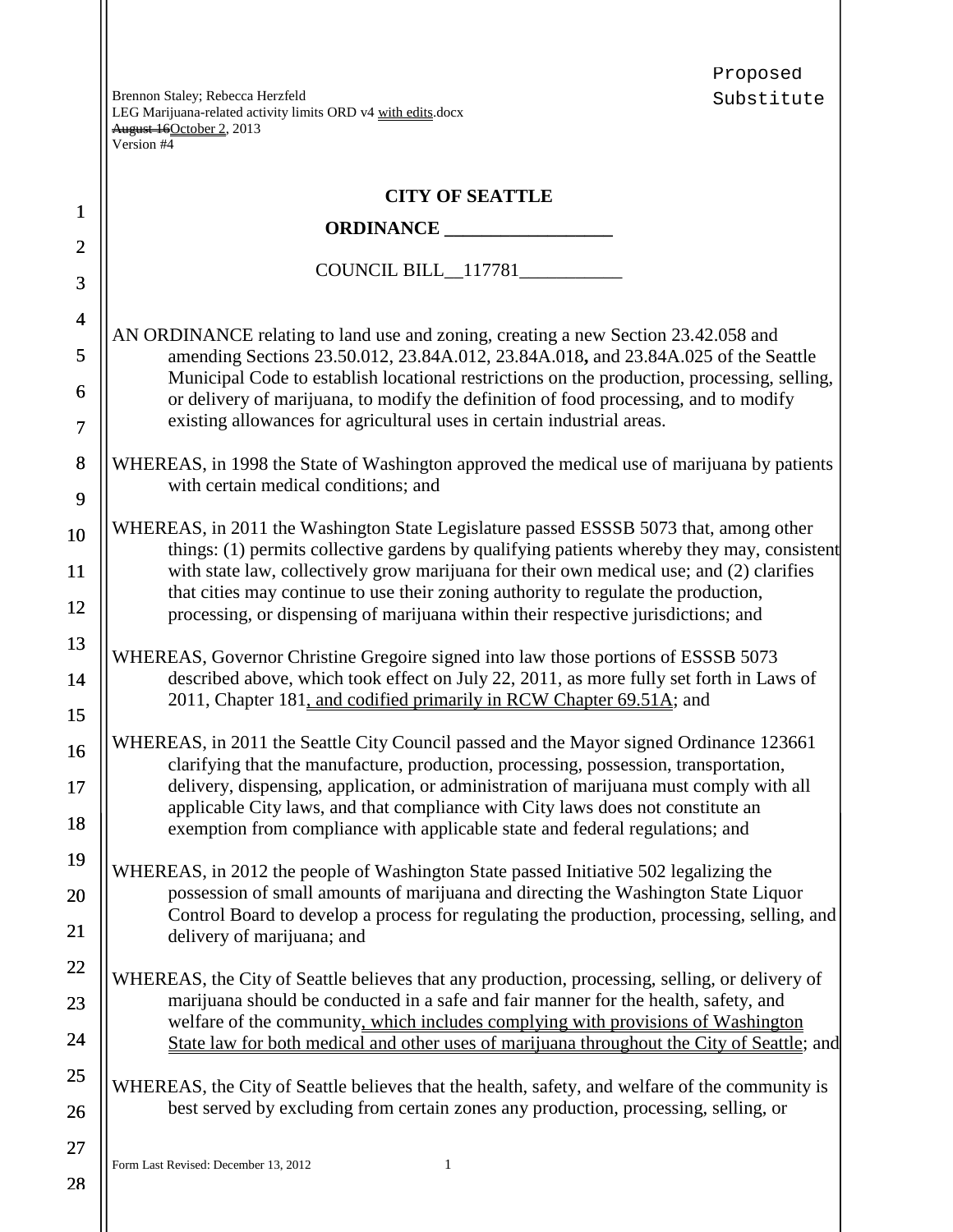> delivery of marijuana at a level greater than the level that may permissibly be included in a single collective gardens under current state law; and

WHEREAS, Section 1 of Initiative 502 articulates a policy that "generates new state and local tax revenue for education, health care, research, and substance abuse prevention" and "takes marijuana out of the hands of illegal drug organizations and brings it under a tightly regulated, state-licensed systems similar to that for controlling hard alcohol" and Section 2 restricts "Marijuana Processor," "Marijuana Producer," and "Marijuana Retailer" to "a person licensed by the state liquor control board"; and

WHEREAS, Initiative 502 and RCW Chapter 69.51A together establish the current primary regulatory structure for marijuana-related activity in Washington; and

WHEREAS, the City of Seattle is responding to the changes in state law in a responsible manner that will minimize impacts on patients, providers, and the health, safety, and welfare of the community; and

WHEREAS, the City of Seattle is monitoring the development of state regulations, and may need to revise its regulations in the future; NOW, THEREFORE,

## **BE IT ORDAINED BY THE CITY OF SEATTLE AS FOLLOWS:**

Section 1. A new Section 23.42.058 of the Seattle Municipal Code is added as follows:

## **23.42.058 Marijuana**

A. Except as provided in subsection 23.42.058.B, the production, processing, selling, or delivery of marijuana, marijuana-infused products, or useable marijuana that involves more than 45 marijuana plants, 72 ounces of useable marijuana, or an amount of marijuana-infused product that could reasonably be produced with 72 ounces of useable marijuana, may not be conducted in association with any business establishments or dwelling units located in any of the following areas: On any lot or on any combination of contiguous lots held in common ownership that contains no dwelling unit or business establishment, major marijuana activity may not be conducted.

B. On any lot or any combination of contiguous lots held in common ownership that contains one or more dwelling units:

Form Last Revised: December 13, 2012 2

28

27

1

2

3

4

5

6

7

8

9

10

11

12

13

14

15

16

17

18

19

20

21

22

23

24

25

26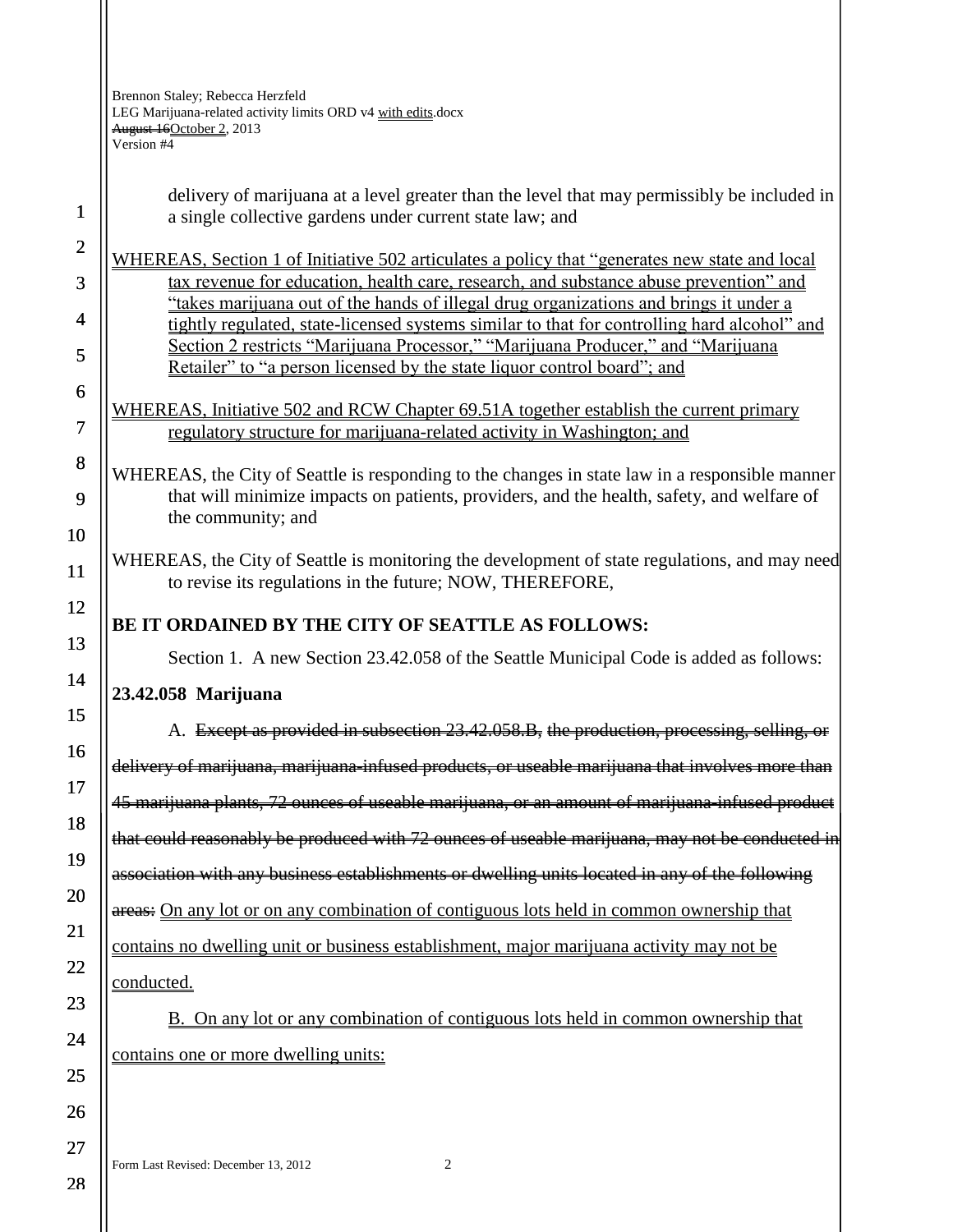| $\mathbf{1}$   | no production, processing, selling, or delivery of marijuana, marijuana-infused                  |
|----------------|--------------------------------------------------------------------------------------------------|
| $\overline{2}$ | products, or useable marijuana may be conducted unless it is in association with a dwelling unit |
| 3              | or is in association with a business establishment meeting the limitations imposed by subsection |
| $\overline{4}$ | 23.42.058.C; and                                                                                 |
| 5              | 2. major marijuana activity may not be conducted in association with any                         |
| 6              | dwelling unit.                                                                                   |
| $\tau$         | C. Except as provided in subsection 23.42.058.D, major marijuana activity may not be             |
| 8              | conducted in association with all business establishments combined on a lot or combination of    |
| 9              | contiguous lots held in common ownership.                                                        |
| 10             | D. Licensed marijuana business establishments described in subsection 23.42.058.D.1              |
| 11             | are exempt from subsection 23.42.058.C if not located in any of the restricted areas listed in   |
| 12             | subsection 23.42.058.D.2.                                                                        |
| 13             | 1. A "licensed marijuana business establishment" within the meaning of                           |
| 14             | subsection 23.42.058.D is a business establishment acting in compliance with a license issued by |
| 15             | the state for the production, processing, selling, or delivery of marijuana, marijuana-infused   |
| 16             | products, or useable marijuana under Title 69 of the Revised Code of Washington.                 |
| 17             | The "restricted areas" within the meaning of subsection 23.42.058.D are:                         |
| 18             | $\frac{1}{2}a$ . Any Single-family zone;                                                         |
| 19             | $\frac{2b}{2}$ . Any Multifamily zone;                                                           |
| 20             | 3c. Any Neighborhood Commercial 1 (NC1) zone;                                                    |
| 21             | 4d. Any of the following Downtown zones:                                                         |
| 22             | $\frac{1}{2}$ Pioneer Square Mixed (PSM);                                                        |
| 23             | $\frac{1}{2}$ International District Mixed (IDM);                                                |
| 24             | $\div 3$ ) International District Residential (IDR);                                             |
| 25             | $\frac{1}{2}$ Downtown Harbor front 1 (DH1);                                                     |
| 26             |                                                                                                  |
| 27             |                                                                                                  |
| 28             | 3<br>Form Last Revised: December 13, 2012                                                        |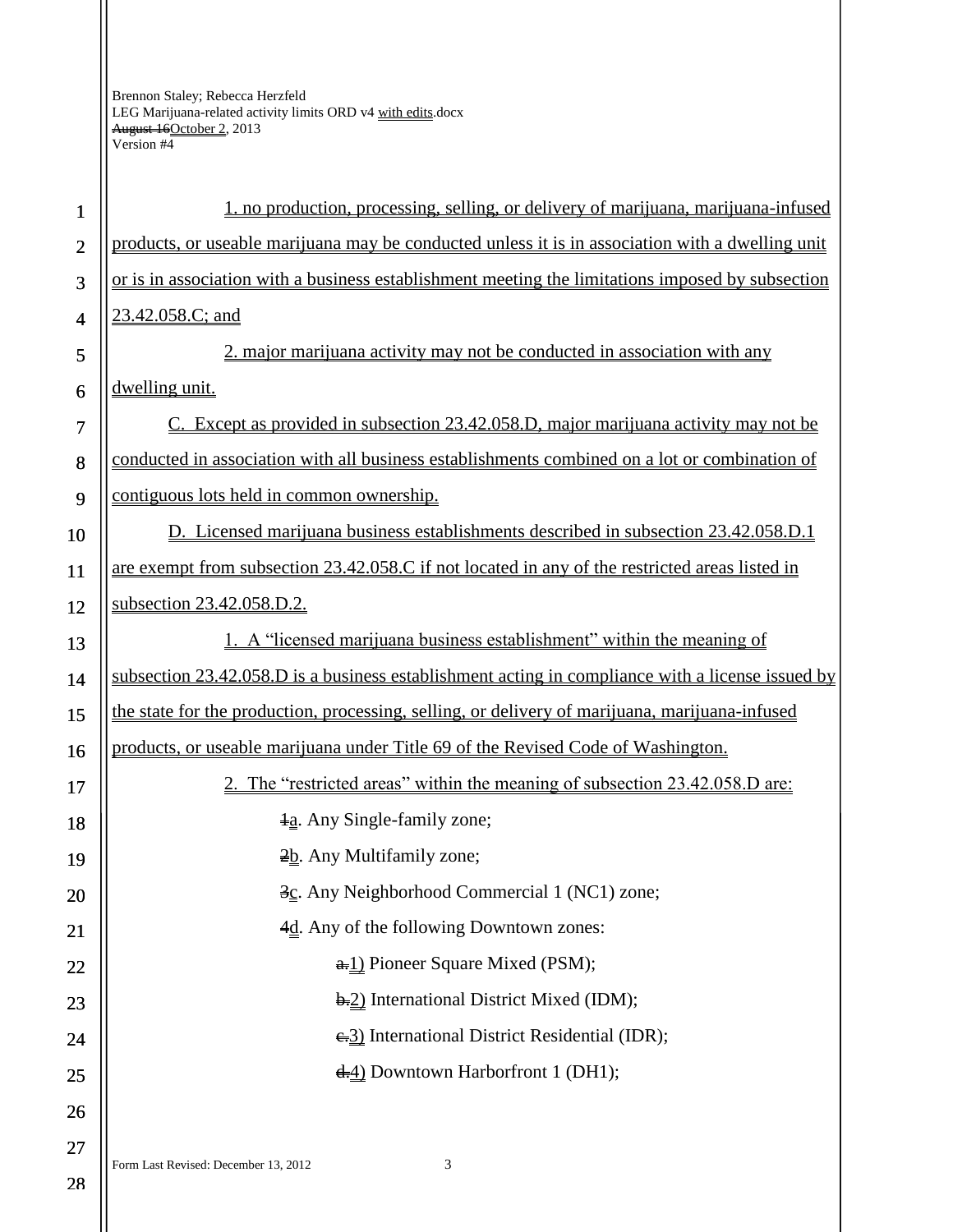| $\mathbf{1}$   | $\epsilon$ Downtown Harborfront 2 (DH2); or                                                     |  |  |  |
|----------------|-------------------------------------------------------------------------------------------------|--|--|--|
| $\overline{2}$ | <b>f.</b> 6) Pike Market Mixed (PMM); or                                                        |  |  |  |
| 3              | $\frac{5e}{2}$ . Any of the following districts:                                                |  |  |  |
| 4              | $\frac{1}{2}$ Ballard Avenue Landmark District;                                                 |  |  |  |
| 5              | <b>b.2</b> ) Columbia City Landmark District;                                                   |  |  |  |
| 6              | e.3) Fort Lawton Landmark District;                                                             |  |  |  |
| 7              | 4.4) Harvard-Belmont Landmark District;                                                         |  |  |  |
| 8              | e. 5) International Special Review District;                                                    |  |  |  |
| 9              | <b>f.6</b> ) Pike Place Market Historical District;                                             |  |  |  |
| 10             | <del>g.</del> 7) Pioneer Square Preservation District; <del>or</del>                            |  |  |  |
| 11             | <b>h</b> =8) Sand Point Overlay District=; or                                                   |  |  |  |
| 12             | i.9) Stadium Transition Area Overlay District.                                                  |  |  |  |
| 13             | B. The selling or delivery of marijuana-infused products or useable marijuana in                |  |  |  |
| 14             | association with a business establishment located in the Pioneer Square Mixed zone or the       |  |  |  |
| 15             | Pioneer Square Preservation District is exempt from the limits in subsection 23.42.058.A if the |  |  |  |
| 16             | business establishment demonstrates to the satisfaction of the Director that:                   |  |  |  |
| 17             | 1. The business establishment held a 2012 City of Seattle business license;                     |  |  |  |
| 18             | 2. The business establishment held a 2013 City of Seattle business license as of                |  |  |  |
| 19             | <del>March 25, 2013; and</del>                                                                  |  |  |  |
| 20             | 3. The business establishment occupied a structure in the Pioneer Square Mixed                  |  |  |  |
| 21             | zone or the Pioneer Square Preservation District where it sold or delivered marijuana-infused   |  |  |  |
| 22             | products or uscable marijuana during 2012.                                                      |  |  |  |
| 23             | Section 2. Note 14 to Table A for Section 23.50.012 of the Seattle Municipal Code,              |  |  |  |
| 24             | which section was last amended by Ordinance 123986, is amended as follows:                      |  |  |  |
| 25             | 23.50.012 Permitted and Prohibited Uses                                                         |  |  |  |
| 26             |                                                                                                 |  |  |  |
| 27             |                                                                                                 |  |  |  |
|                | Form Last Revised: December 13, 2012<br>4                                                       |  |  |  |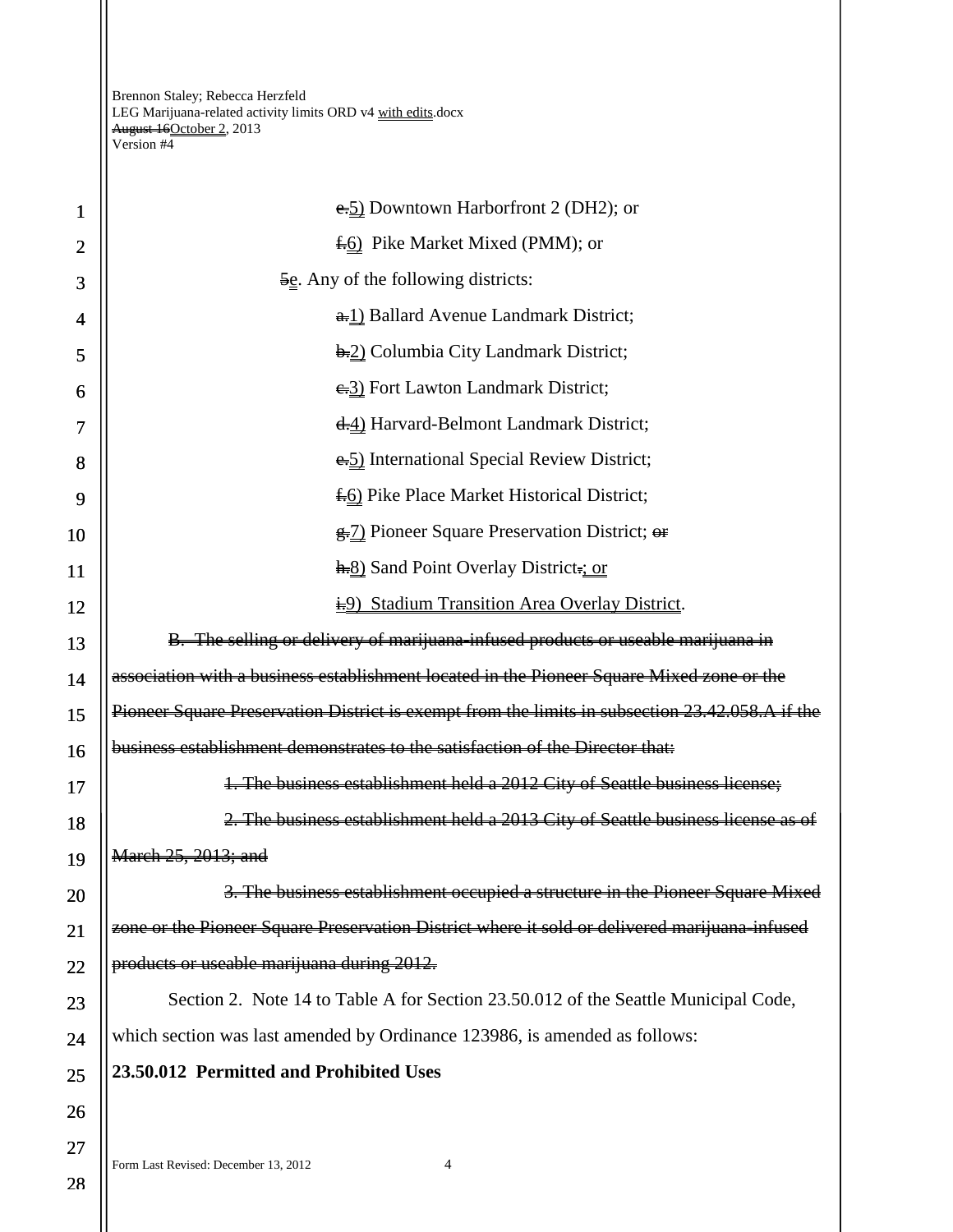1 2 3

4

5

6

7

8

9

10

11

12

13

14

15

16

17

A. All uses are permitted outright, prohibited or permitted as a conditional use, according to Table A for 23.50.012 and this Section 23.50.012.

B. All permitted uses are allowed as either a principal use or an accessory use, unless

otherwise indicated in Table A for 23.50.012.

| <b>Table A For 23.50.012</b>          |       |             |           |                                               |                                                  |  |  |
|---------------------------------------|-------|-------------|-----------|-----------------------------------------------|--------------------------------------------------|--|--|
| <b>Uses in Industrial Zones</b>       |       |             |           |                                               |                                                  |  |  |
| PERMITTED AND PROHIBITED USES BY ZONE |       |             |           |                                               |                                                  |  |  |
| <b>USES</b>                           | IB    | IC          | (general) | IG1 and IG2 IG1 in the Duwamish<br>M/I Center | IG <sub>2</sub> in the<br>Duwamish M/I<br>Center |  |  |
| A. AGRICULTURAL USES                  |       |             |           |                                               |                                                  |  |  |
| $A.1.$ Animal Husbandry $X$           |       | X           | $\rm X$   | X                                             | X                                                |  |  |
| A.2. Aquaculture                      |       |             |           |                                               | р                                                |  |  |
| A.3. Community Garden $P(14)$         |       | P(14) P(14) |           | P(14)                                         | P(14)                                            |  |  |
| A.4. Horticulture                     | X     | X           | Χ         | X                                             | $\boldsymbol{\mathrm{X}}$                        |  |  |
| A.5. Urban Farm                       | P(14) | P(14) P(14) |           | P(14)                                         | P(14)                                            |  |  |

Notes to Table A for 23.50.012

(14) Except within designated manufacturing and industrial centers, where they are permitted only on rooftops and/or as ((vertical farming))indoor agricultural operations. Indoor agricultural operations within designated manufacturing and industrial centers (excluding associated office or food processing areas) shall not exceed  $\frac{50,000}{10,000}$  square feet in IB, and  $IC_{\overline{z}}$  zones and 20,000 square feet in IG2 zones, and are prohibited in IG1 zones.

\* \* \*

\* \* \*

Section 3. Section 23.84A.012 of the Seattle Municipal Code, last amended by Ordinance 123495, is amended as follows:

Form Last Revised: December 13, 2012 5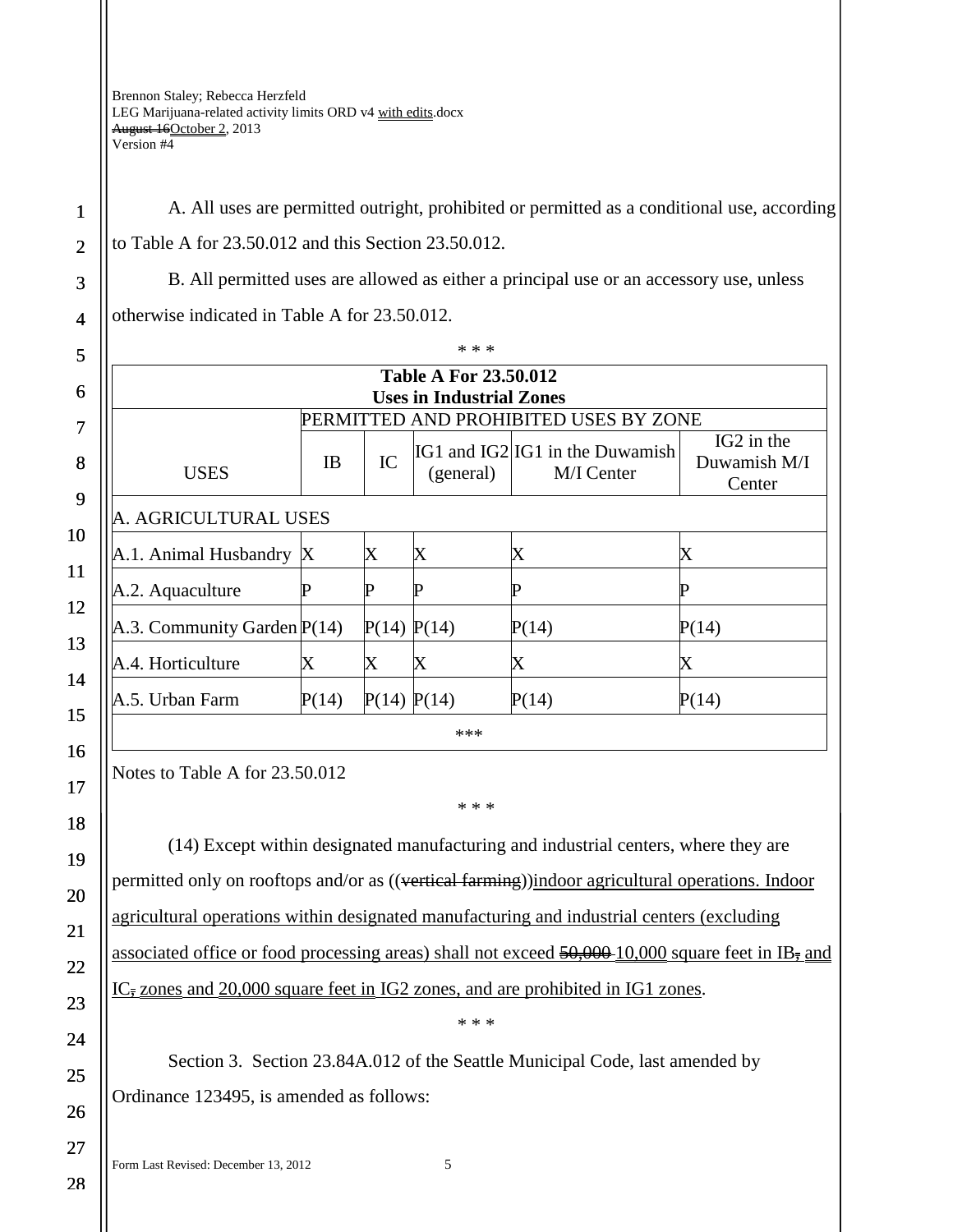## **23.84A.012 "F"**

1

"Food processing and craft work" means a commercial use in which food items and craft work are produced without the use of a mechanized assembly line and includes but is not limited to the following:

\* \* \*

1. "Custom and craft work" means a food processing and craft work use in which nonfood, finished, personal or household items, which are either made to order or which involve considerable handwork, are produced. Examples include but are not limited to pottery and candlemaking, production of orthopedic devices, motion picture studios, printing, creation of sculpture and other art work, and glassblowing. The use of products or processes defined as high-impact uses shall not be considered custom and craft work.

2. "Food processing" means a food processing and craft work use in which ((food))products for human consumption(( $\frac{1}{n}$  its final form)), such as candy, baked goods, seafood, sausage, tofu, pasta, beverages, tinctures, consumable oils, products to be smoked, etc.,  $((i)$ are produced $((,$ when the food is distributed to retailers or wholesalers) for  $((re))$ sale and consumption off the premises. Food processing includes catering services.  $((\text{Food or betweenge}-\rho))$ Processing of products for human consumption using mechanized assembly line production of canned or bottled goods is not included in this definition, but  $((\text{shall be}))$  is considered to be light manufacturing.

Section 4. Section 23.84A.018 of the Seattle Municipal Code, last amended by Ordinance 123770, is amended by adding the following new definition: **23.84A.018 "I"**

\* \* \*

\* \* \*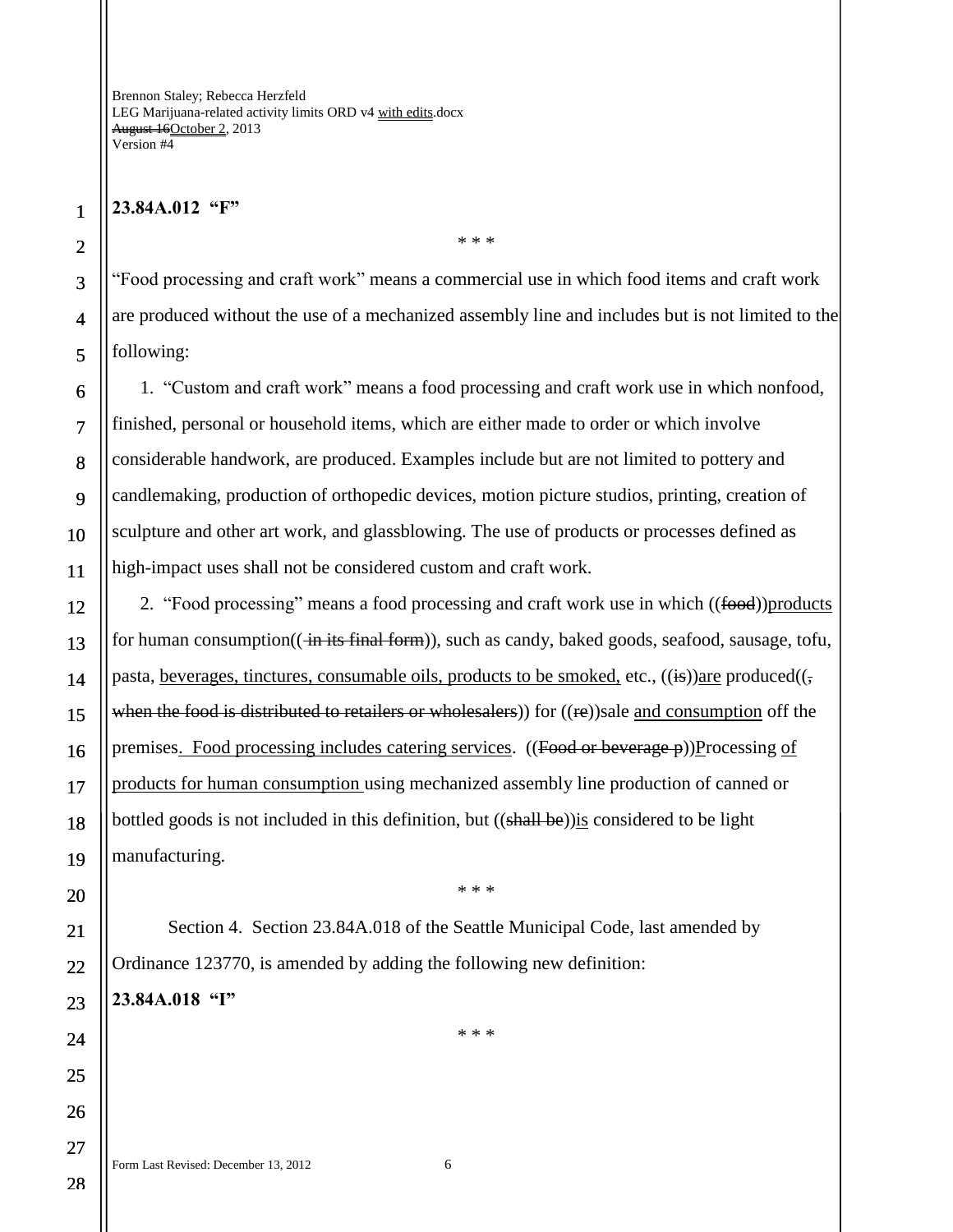| $\mathbf{1}$   | "Indoor agricultural operation" means a business establishment with an agricultural use           |
|----------------|---------------------------------------------------------------------------------------------------|
| $\overline{2}$ | that is limited to plants grown in containers within an enclosed structure.                       |
| 3              | * * *                                                                                             |
| 4              | Section 5. Section 23.84A.025 of the Seattle Municipal Code, last amended by                      |
| 5              | Ordinance 123913, is amended by adding the following new definitions:                             |
| 6              | 23.84A.025 "M"                                                                                    |
| 7              | * * *                                                                                             |
| 8              | "Marijuana" means all parts of the plant Cannabis, whether growing or not; the seeds              |
| 9              | thereof; the resin extracted from any part of the plant; and every compound, manufacture, salt,   |
| 10             | derivative, mixture, or preparation of the plant, its seeds, or resin. The term does not include: |
| 11             | 1. the mature stalks of the plant;                                                                |
| 12             | 2. fiber produced from the mature stalks of the plant;                                            |
| 13             | 3. oil or cake made from the seeds of the plant;                                                  |
| 14             | 4. any other compound, manufacture, salt, derivative, mixture, or preparation of                  |
| 15             | the mature stalks (except the resin extracted therefrom), fiber, oil, or cake; or                 |
| 16             | 5. the sterilized seed of the plant which is incapable of germination.                            |
| 17             | "Marijuana activity, major" means the production, processing, selling, or delivery of             |
| 18             | marijuana, marijuana-infused products, or useable marijuana that involves more than 45            |
| 19             | marijuana plants, 72 ounces of useable marijuana, or an amount of marijuana-infused product       |
| 20             | that could reasonably be produced with 72 ounces of useable marijuana.                            |
| 21             | "Marijuana-infused products" means products that contain marijuana or marijuana                   |
| 22             | extracts and are intended for human use. The term "marijuana-infused products" does not include   |
| 23             | useable marijuana.                                                                                |
| 24             | "Marijuana, useable" means dried marijuana flowers. The term "useable marijuana" does             |
| 25             | not include marijuana-infused products.                                                           |
| 26             |                                                                                                   |
| 27             | Form Last Revised: December 13, 2012<br>7                                                         |
| 28             |                                                                                                   |
|                |                                                                                                   |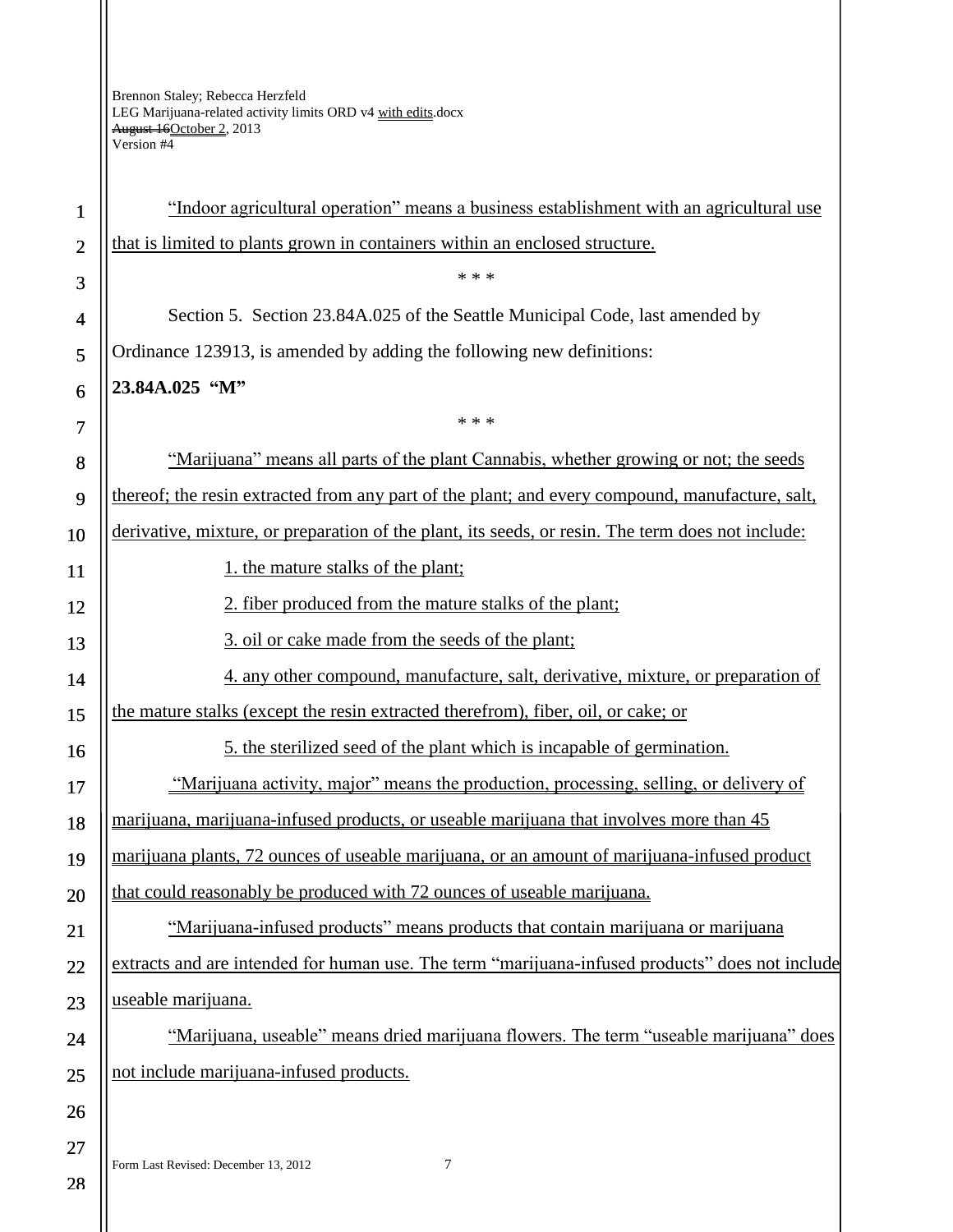| $\mathbf{1}$   | * * *                                                                                               |
|----------------|-----------------------------------------------------------------------------------------------------|
| $\mathbf{2}$   | Section 6. The Department of Planning and Development (DPD) will report back to                     |
| 3              | Council on the number of permits for urban farms that are issued in industrial zones, the size of   |
| $\overline{4}$ | the operations, and their locations. Using readily available market data, DPD will also analyze     |
| 5              | whether these urban farms, if any, have affected the market for industrial land, and if so, in what |
| 6              | way. DPD will report to the Council by July 1, 2015.                                                |
| $\tau$         | Section 67. Business Lots, business establishments, and dwelling units where the                    |
| 8              | production, processing, selling, or delivery of marijuana was being conducted prior to the          |
| 9              | effective date of this ordinance must come into compliance with Section 23.42.058 no later than     |
| 10             | 12 months from the effective date of this ordinance January 1, 2015.                                |
| 11             |                                                                                                     |
| 12             |                                                                                                     |
| 13             |                                                                                                     |
| 14             |                                                                                                     |
| 15             |                                                                                                     |
| 16             |                                                                                                     |
| 17             |                                                                                                     |
| 18             |                                                                                                     |
| 19             |                                                                                                     |
| 20             |                                                                                                     |
| 21             |                                                                                                     |
| 22             |                                                                                                     |
| 23             |                                                                                                     |
| 24             |                                                                                                     |
| 25             |                                                                                                     |
| 26             |                                                                                                     |
| 27             | Form Last Revised: December 13, 2012<br>8                                                           |
| 28             |                                                                                                     |
|                |                                                                                                     |